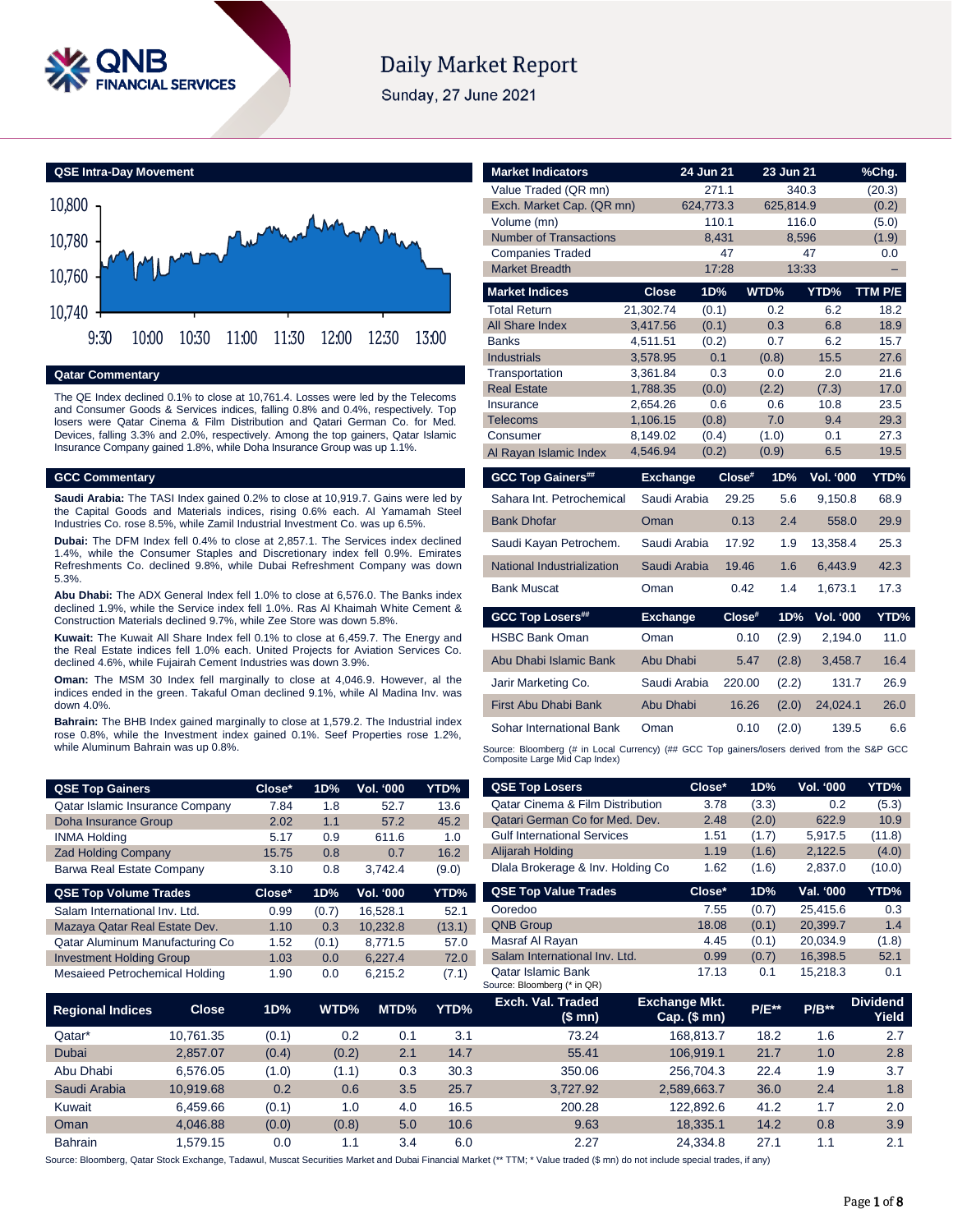## **Qatar Market Commentary**

- The QE Index declined 0.1% to close at 10,761.4. The Telecoms and Consumer Goods & Services indices led the losses. The index fell on the back of selling pressure from Arab and foreign shareholders despite buying support from Qatari and GCC shareholders.
- Qatar Cinema & Film Distribution and Qatari German Co. for Med. Devices were the top losers, falling 3.3% and 2.0%, respectively. Among the top gainers, Qatar Islamic Insurance Company gained 1.8%, while Doha Insurance Group was up 1.1%.
- Volume of shares traded on Thursday fell by 5.0% to 110.1mn from 116.0mn on Wednesday. Further, as compared to the 30-day moving average of 177.0mn, volume for the day was 37.8% lower. Salam International Inv. Ltd. and Mazaya Qatar Real Estate Dev. were the most active stocks, contributing 15.0% and 9.3% to the total volume, respectively.

| <b>Overall Activity</b>        | Buy %*   | Sell %*  | Net (QR)       |
|--------------------------------|----------|----------|----------------|
| Qatari Individuals             | 37.04%   | 40.54%   | (9,484,615.2)  |
| <b>Qatari Institutions</b>     | 25.59%   | 19.82%   | 15,646,067.4   |
| Qatari                         | 62.62%   | 60.35%   | 6,161,452.2    |
| <b>GCC Individuals</b>         | 0.27%    | 0.39%    | (307, 676.8)   |
| <b>GCC</b> Institutions        | 5.37%    | 1.51%    | 10,463,670.1   |
| <b>GCC</b>                     | 5.64%    | $1.90\%$ | 10,155,993.3   |
| Arab Individuals               | 10.53%   | 11.43%   | (2,458,245.9)  |
| <b>Arab Institutions</b>       | $0.00\%$ | $0.00\%$ |                |
| Arab                           | 10.53%   | 11.43%   | (2,458,245.9)  |
| <b>Foreigners Individuals</b>  | 2.95%    | 3.18%    | (634, 638.5)   |
| <b>Foreigners Institutions</b> | 18.26%   | 23.14%   | (13,224,561.1) |
| <b>Foreigners</b>              | 21.21%   | 26.32%   | (13,859,199.6) |

Source: Qatar Stock Exchange (\*as a % of traded value)

# **Global Economic Data and Earnings Calendar**

# **Global Economic Data**

| <b>Date</b> | <b>Market</b> | <b>Source</b>                     | <b>Indicator</b>               | Period     | <b>Actual</b> | <b>Consensus</b> | <b>Previous</b> |
|-------------|---------------|-----------------------------------|--------------------------------|------------|---------------|------------------|-----------------|
| 06/24       | บร            | Department of Labor               | Initial Jobless Claims         | $19 - Jun$ | 411k          | 380k             | 418k            |
| 06/24       | US            | Department of Labor               | <b>Continuing Claims</b>       | $12 - Jun$ | 3.390k        | 3.460k           | 3,534k          |
| 06/25       | EU            | European Central Bank             | M3 Money Supply YoY            | Mav        | 8.4%          | 8.5%             | 9.2%            |
| 06/25       | Germany       | GfK AG                            | <b>GfK Consumer Confidence</b> | Jul        | $-0.3$        | $-4.0$           | $-6.9$          |
| 06/24       | Japan         | Bank of Japan                     | PPI Services YoY               | May        | 1.5%          | 1.5%             | 1.1%            |
| 06/25       | Japan         | <b>Statistics Bureau of Japan</b> | <b>Tokyo CPI YoY</b>           | Jun        | 0.0%          | $-0.3%$          | $-0.4%$         |

Source: Bloomberg (s.a. = seasonally adjusted; n.s.a. = non-seasonally adjusted; w.d.a. = working day adjusted)

#### **Earnings Calendar**

| <b>Tickers</b> | Company Name              | Date of reporting 1Q2021 results | No. of days remaining | <b>Status</b> |
|----------------|---------------------------|----------------------------------|-----------------------|---------------|
| <b>QFLS</b>    | <b>Qatar Fuel Company</b> | 11-Jul-21                        |                       | Due           |
| <b>DHBK</b>    | Doha Bank                 | 27-Jul-21                        | 30                    | Due           |

Source: QSE

# **News Qatar**

- 
- **MCCS said to mull \$2.4bn sale of IT services firm Inetum –** Mannai Corporation (MCCS) is considering a sale of French information technology services provider Inetum SA, which could fetch about 2bn Euros (\$2.4bn), people familiar with the matter said. The Qatari trading company is working with advisers to help gauge interest in Inetum, the people said, asking not to be identified discussing confidential information. The company could attract private equity firms as well as other technology companies, the people said. (Bloomberg)
- **QNCD gets QR281.4mn MME contract –** Qatar National Cement Company (QNCD) has bagged a contract worth QR281.4mn from the Ministry of Municipality and Environment (MME) to treat and recycle waste and dispose it in the kilns of Umm Bab cement factories. In a communique to the Qatar Stock Exchange, QNCD said it was notified by the Ministry of Municipality and Environment of awarding the tender. The board of directors' plan for 2021 had mentioned the measures to follow up the implementation of the waste burning project with the Ministry of Municipality and Environment, aiming to start

operating the project as soon as possible. (QSE, Gulf-Times.com)

Page 2 of 8 **CRA committee imposes QR3.5mn sanction on ORDS –** The Financial Sanctions Committee (FSC) at the Communications Regulatory Authority (CRA) has imposed a QR3.5mn financial sanction on Ooredoo Qatar (ORDS) for violating instructions issued by the authority. The CRA informed this through a press statement on Saturday. The authority published on its website on Saturday Decision No 1 of 2021 and Decision No 4 of 2021 of the FSC. Under Decision No 1 of 2021, the FSC imposed on Ooredoo Qatar a "financial sanction for a total amount of QR2mn. The sanction results from Ooredoo's non-compliance with the rules applicable to access and interconnection between licensed service providers, and more specifically to Ooredoo Qatar's refusal to grant access to its international gateway facilities at Al Khessa Cable Landing Station and Ooredoo Data Centre 5". Under Decision No 4 of 2021, the FSC imposed on Ooredoo Qatar a "financial sanction for a total amount of QR1.5mn. The sanction relates to Ooredoo's non-compliance with its obligations to file with CRA and get CRA's prior approval for tariffs for fixed telecom services and, therefore, for violating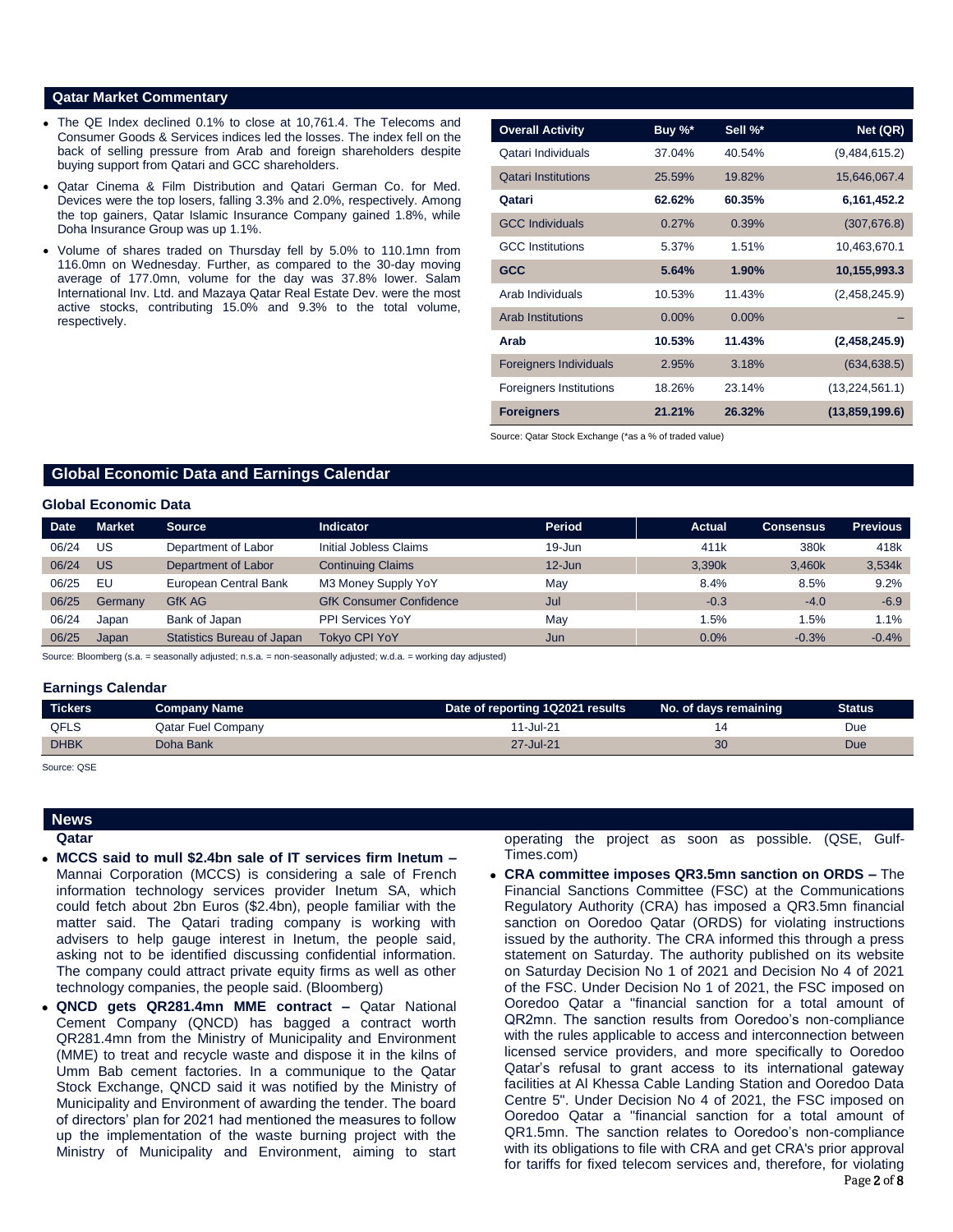CRA's instructions pertaining to customer protection and for violating the instructions pertaining to anti-competitive practices". "Namely, Ooredoo's lack of compliance prevents controlling the legality of Ooredoo's offers on the fixed telecom market and prevents customers to be informed of offers existing in the market. Ultimately, Ooredoo's behavior misleads customers and prevents them from benefiting from the best prices," CRA said in the statement. (Gulf-Times.com)

- **Indosat Ooredoo's launch of 5G services in Indonesia to provide super-fast connectivity –** Ooredoo's Indonesian operating company, PT Indosat has launched its first commercial 5G services in the city of Solo, in Central Java. The new 5G services will provide Indosat Ooredoo's consumer and business customers with access to enhanced mobile broadband Internet, enabling them to unlock new opportunities, and help to meet growing demand in Indonesia for digital content and services over mobile networks. The commercial launch of 5G services was held at an event in Solo attended by leading dignitaries, including Qatar's Ambassador to Indonesia, Fawziya Edrees Salman al-Sulaiti; Indosat Ooredoo's Chief Executive Ahmad Al-Neama; Minister of Communication and Information Technology, Indonesia, Johnny G Plate; and Mayor of Surakarta Municipality, Gibran Rakabuming Raka. Indosat Ooredoo' 5G services will be initially available in Solo, with plans to extend the commercial rollout to other major cities in Indonesia, including Jakarta, Surabaya, and Makassar, where demand for data services is high. The launch of commercial 5G services in Indonesia furthers Ooredoo Group's mission to enrich people's digital lives by providing super-fast connectivity and outstanding digital services. (Gulf-Times.com)
- **Qatar Airways' Doha-Milan service launches new Boeing 787-9 Dreamliner –** Qatar Airways launched its new Boeing 787-9 Dreamliner passenger aircraft, featuring its eagerly awaited new Business Class Suite, on several key routes to Europe and Asia, starting with its Doha to Milan service on June 25, 2021. The ultramodern aircraft is scheduled for services from Doha to Athens, Barcelona, Dammam, Karachi, Kuala Lumpur, Madrid, and Milan and has 311 seats - 30 Business Class Suites and 281 seats in Economy Class. Crafted with the unique Qatar Airways design DNA and appealing to the most discerning of travelers, the new Adient Ascent Business Class Suite embodies a contemporary design that is truly personal, spacious, and functional, allowing you to relax in your private sanctuary. (Peninsula Qatar)
- **TotalEnergies, Qatar Petroleum win 2 blocks in Suriname –** TotalEnergies and its partner Qatar Petroleum have been awarded Block 6 and Block 8 in Suriname. TotalEnergies will operate the blocks, situated in shallow water and adjacent to the company's Block 58, where several discoveries have been made since January 2020, it said in a statement. A 3D seismic acquisition campaign will be carried out on the 2 licenses to confirm their potential. TotalEnergies will hold a 40% working interest in the blocks; Qatar Petroleum will have 20% and stateowned Staatsolie, 40%. (Bloomberg)
- **Qatar tax agency extends deadline to submit 2020 master, local file for entities –** The Qatari Public Revenues and Tax Department June 17 issued Decision No. 8/2021, extending the deadline to Sept. 30 from June 30 for entities to submit their master file and local file to the tax authority for tax year 2020. (Bloomberg)
- **Kahramaa installs fastest electric car charger in Qatar at Katara –** Qatar General Electricity & Water Corporation (Kahramaa), through the National Program for Conservation & Energy Efficiency (Tarsheed) has unveiled the 19th charging station for electric vehicles, located at Katara - the Cultural Village, Qatar News Agency reports. It is also the fastest such

charger in Qatar, the corporation said in a press statement on Saturday. "We are glad for this co-operation between Kahramaa and Katara. This is the 19th station we have installed, which is the fastest charger for electric vehicles in the State of Qatar with a capacity of 180KW and with a direct current system that has the ability to fully charge a car in less than 10 minutes," Kahramaa president Essa bin Hilal al-Kuwari said. This station comes within the first phase of completing the electric vehicle charging network infrastructure and joins other stations at several vital locations across Qatar, he noted. (Gulf-Times.com)

- **Over 3mn Covid-19 vaccine doses administered in Qatar –** Qatar's National Covid-19 Vaccination Program reached another milestone on Saturday as the Ministry of Public Health (MoPH) said more than 3mn vaccine doses have been administered so far. A total of 3,008,822 doses have been given in the country until now, with 1,665,031 people receiving at least one dose and 1,343,791 people getting both doses, MoPH statistics showed. (Gulf-Times.com)
- **Qatar participates in GCC Electricity & Water Cooperation Committee meeting –** The State of Qatar participated in the 30th meeting of the GCC Electricity and Water Cooperation Committee yesterday via video conference. Qatar was represented by the President of Qatar General Electricity and Water Corporation (Kahramaa) HE Eng. Essa bin Hilal Al Kuwari in the ministerial meeting, which dealt with the most important axes related to reinforcing cooperation efforts and coordination in the fields of electricity and water. The meeting discussed the latest development related to the follow-up to implementing the unified water strategy in the GCC countries, stressing the necessity of enhancing water security and adopting a unified approach for water. (Peninsula Qatar)

# **International**

- **'We have a deal:' Biden okays \$1.2tn infrastructure plan –** US President Joe Biden has embraced a \$1.2tn bipartisan Senate deal to renew the nation's roads, bridges and highways and help stimulate the economy – a major breakthrough on one of his key domestic policy goals. "We have a deal," he told reporters, flanked by Democratic and Republican senators who wrote the infrastructure proposal that followed months of White House negotiations with lawmakers. Its \$579bn in new spending includes major investments in the nation's power grid, broadband Internet services, and passenger and freight rail. However, it does not contain other key priorities for Biden and progressive Democrats, such as new spending on home healthcare and child care, which Biden pitched as "human infrastructure". The Democrats who control Congress by razorthin margins aim to cover those areas in another spending package that they want to man oeuvre through the Senate without Republican votes. "This deal means millions of goodpaying jobs and fewer burdens felt at the kitchen table ... but it also signals to ourselves, and to the world, that American democracy can deliver, and because of that it represents an important step forward for our country," Biden said later at the White House. (Reuters)
- **US consumer sentiment rises as wealthy households improve outlook –** US consumer sentiment ticked up in June, driven by an improving economic outlook among affluent households, a survey showed. The University of Michigan's Consumer Sentiment Index rose to a final reading of 85.5 from May's final level of 82.9, though it was below June's preliminary reading of 86.4. That was below the median forecast of 86.5 among economists polled by Reuters. The survey's barometer of current economic conditions fell to 88.6 from May's 89.4, and also down from June's preliminary reading of 90.6. The survey's gauge of consumer expectations jumped to 83.5 in June from May's 78.8, but down modestly from the mid-month reading of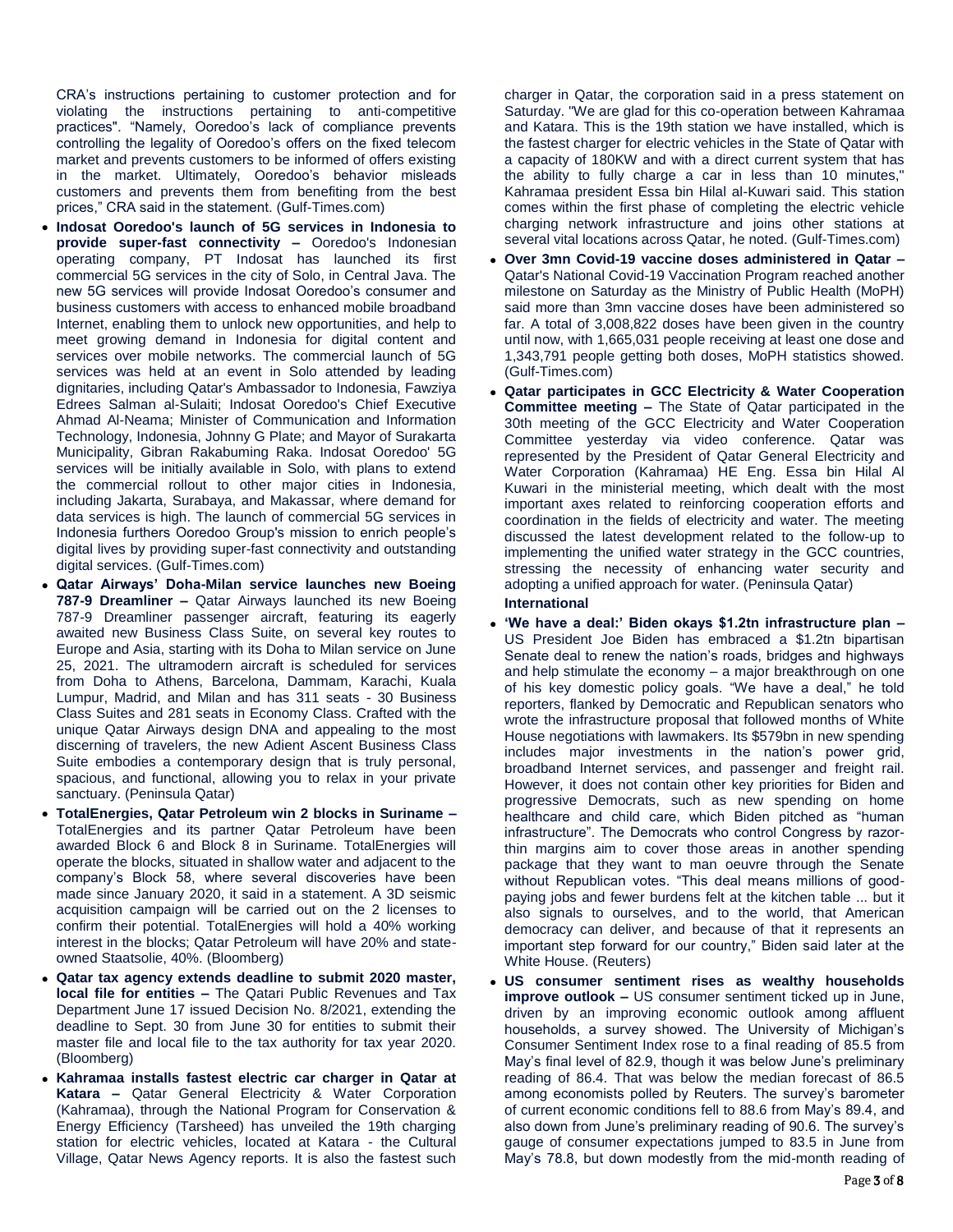83.8. The survey's one-year inflation expectation fell to 4.2% from May's final reading of 4.6%, while the survey's five-year inflation outlook declined to 2.8% from 3%. (Reuters)

- **US labor market healing; businesses boost spending as profits rebound –** Fewer Americans filed new claims for unemployment benefits last week as the labor market steadily recovers from the COVID-19 pandemic amid a reopening economy, but a dearth of willing workers could hinder faster job growth in the near term. The economy appears to be at cruising speed more than half way through the second quarter, with other data on Thursday showing strong growth in business spending on equipment in May. While the goods trade deficit widened, that was because of an increase in imports as businesses desperately try to keep up with robust demand. Retailers' warehouses are almost bare. Initial claims for state unemployment benefits fell 7,000 to a seasonally adjusted 411,000 for the week ended June 19, the Labor Department said. Data for the prior week was revised to show 6,000 more applications received than previously reported. The first increase since late April was blamed by economists on volatility in the aftermath of the May 31 Memorial Day holiday. Economists polled by Reuters had forecast 380,000 applications for the latest week. There was a surge in claims in Pennsylvania last week. The state upgraded its filing system this month and the transition could have caused a backlog. There were sizeable declines in California, Florida and Illinois. Claims have dropped from a record 6.149 million in early April 2020, but are still above the 200,000-250,000 range that is viewed as consistent with a healthy labor market. Despite last week's modest decline, layoffs are trending lower, with companies scrambling to fill a record 9.8mn job openings. (Reuters)
- **BoE sees inflation breaking 3% but keeps the stimulus taps open –** The Bank of England said inflation would surpass 3% as Britain's locked-down economy reopens, but the climb further above its 2% target would only be "temporary" and most policymakers favored keeping stimulus at full throttle. Sterling fell as the BoE's nine monetary policymakers voted 8-1 again to keep their government bond-buying program at 875bn Pounds (\$1.22tn). Some investors had bet there would be greater dissent. That would have been a signal that the BoE was speeding up its thinking about unwinding the huge stimulus that has helped steer the world's fifth-biggest economy through the COVID-19 crisis. But even as the BoE raised its short-term growth forecasts, only Chief Economist Andy Haldane, who leaves the BoE this month, voted to scale back the bond-buying plan by 50 billion pounds, his second consecutive vote of dissent. With Britain about to start phasing out its state-funded jobs safety-net, COVID-19 cases on the rise again and Brexit tensions still bubbling with the European Union, the central bank emphasized it saw no need to cut its support now. Most Monetary Policy Committee (MPC) members felt they should "lean strongly against downside risks to the outlook and ensure that the recovery was not undermined by a premature tightening in monetary conditions", the BoE said. (Reuters)
- **BoE's Haldane: UK inflation pressure could keep on building in 2022 –** Bank of England Chief Economist Andy Haldane said the central bank's new forecast that inflation will breach 3% could prove too low and price pressure could accelerate not only this year but in 2022 as well. Haldane, who cast the lone vote in favor of for scaling back the BoE's bondbuying program at his last monetary policy meeting this week, told MoneyWeek magazine that he disagreed with his colleagues about when inflation would start to ease. "I am of the view that it could stick around for a bit longer and... therefore we could be in for a breach of our 2% inflation target for a somewhat lengthier period than we are currently factoring in," he

said. Britain's consumer price inflation hit 2.1% in May, adding to worries about a global pickup in inflation that could force central banks to reverse their emergency coronavirus stimulus programs earlier than previously thought. The BoE said on Thursday that its policymakers now expected British inflation to peak above 3%, up from a previous estimate of 2.5% but most of them thought the acceleration would be temporary and their stimulus remained necessary for now. Haldane, who leaves the BoE later this month, told MoneyWeek in a podcast interview that as well as a wide range of input costs for companies, wages were also rising. "Next year could see price pressures building not abating," he said. (Reuters)

- **CBI: UK retail sales jump in June, stocks dwindle –** British retailers reported a jump in sales in June as the country's fast vaccination program encouraged shoppers to go out and spend, the Confederation of British Industry said on Friday. The CBI's measure of the volume of sales rose to +25 from May's +18, the highest since August 2018, while sales were reported as above seasonal norms - which excludes the effect of last year's lockdown - were the highest in over four years. "This was the latest sign that the success of the vaccination program is feeding through to stronger consumer confidence," CBI economist Ben Jones said. The CBI survey also showed stock levels in relation to expected sales sank to their lowest since records began in August 1983 and no improvement was expected next month. The Bank of England is keeping a close eye on whether bottlenecks in supply caused by the pandemic lead to longer-term inflation pressures. (Reuters)
- **GfK: German consumer morale rises more than expected heading into July –** German consumer sentiment improved more than expected heading into July as shoppers became more optimistic and willing to buy after Europe's biggest economy lifted lockdown measures as coronavirus cases fell sharply, a survey showed on Friday. The GfK institute said its consumer sentiment index, based on a survey of around 2,000 Germans, rose to -0.3 points, its highest level since August last year and higher than a revised reading of -6.9 points in the previous month. The reading beat a Reuters forecast for a smaller rise to -4.0 points. Consumers were far more optimistic regarding their personal income situation as well as overall economic development. Shoppers' expectations for the economy hit the highest level in ten years, reaching 58.4 points. Germans' propensity to buy, however, rose only moderately. "Despite the opening or withdrawal of restrictions, a number of industries - especially in the services sector - are still severely restricted," GfK consumer expert Rolf Buerkl said in a statement. "This makes a noticeable recovery in private consumption in the second half of 2021 more likely," Buerkl said. (Reuters)
- **Tokyo June core CPI unchanged from previous year –** Core consumer prices in Tokyo were unchanged in June from a year earlier, government data showed on Friday. The core consumer price index for Japan's capital, which includes oil products but excludes fresh food prices, compared with economists' median estimate for a 0.1% annual fall. (Reuters)
- **S&P affirms China ratings, says China to maintain robust GDP growth –** S&P Global Ratings said on Friday that it affirmed China's ratings at A+/A-1 with a stable outlook, saying the country was likely to maintain above-average economic growth relative to other middle-income economies in the next few years. "This is in part due to its effective containment of the COVID-19 pandemic and rapid vaccine rollout," S&P said in a note on Friday. "We expect real GDP growth to come in at 8.3% this year, before moderating to about 5% from 2022-2024," it added bit.ly/3qq7Kx8. (Reuters)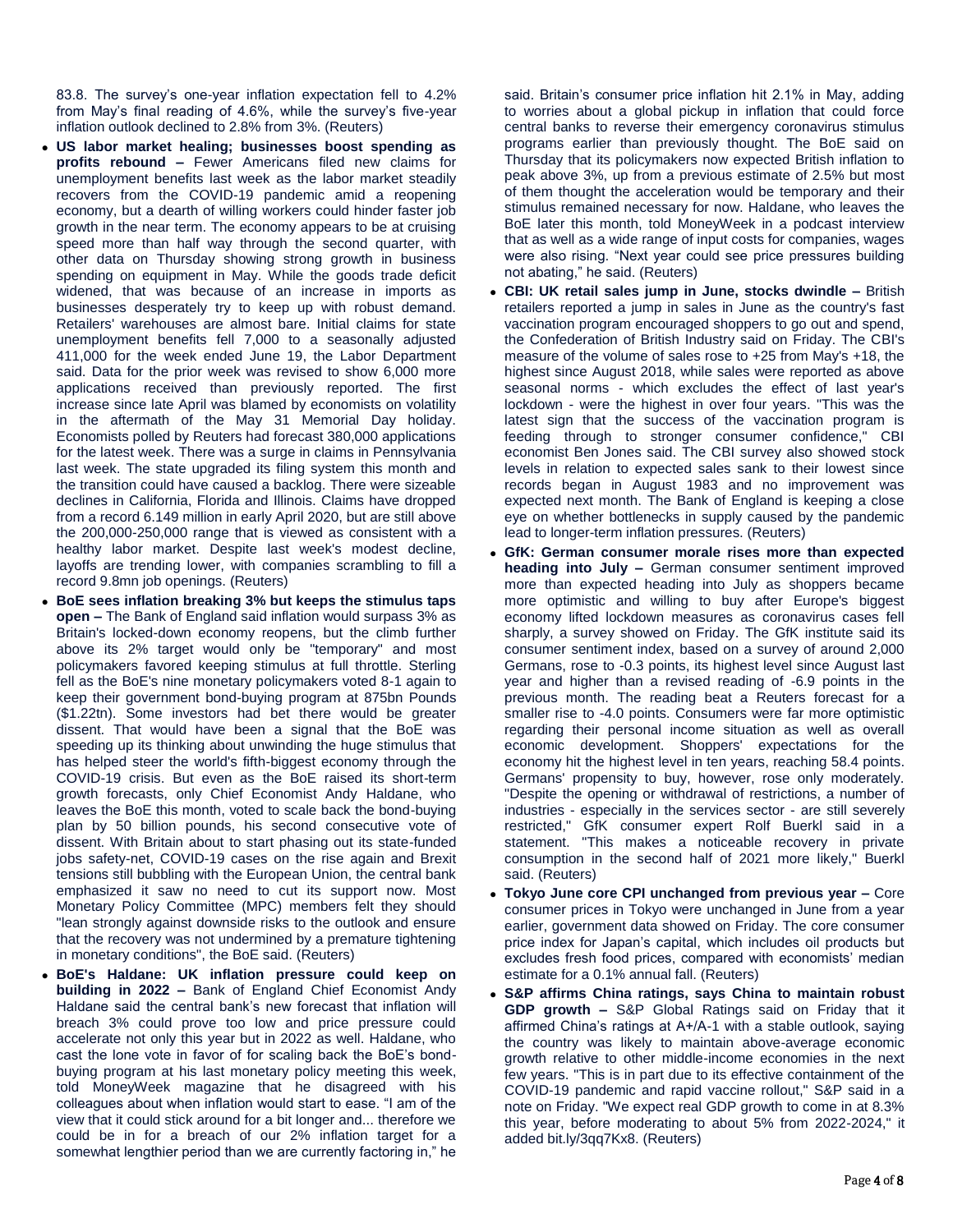- **Brazil tax reform bill proposes tax cuts for individuals, companies –** Brazil's government on Friday unveiled the second phase of its wider tax reform bill, in which it aims to reduce income tax for up to 30 million workers, cut corporate profit tax, and increase levies on financial market gains and activity. Brazil's tax system is widely seen as one of the most complex in the world, and the government insists that simplifying it and reducing the overall tax burden is crucial to fostering sustainable, long-term investment and economic growth. "Thirty million salaried workers in Brazil will pay less income tax because, for the first time, we are taxing capital gains," Economy Minister Paulo Guedes told reporters after delivering the proposals to the leader of the lower house of Congress, Arthur Lira. "This is only the start. This shows a new direction. If taxes have been rising for the last 40 years, they will start falling now," Guedes said, adding that the number of individuals exempt from paying any income tax will double to 16mn. Lira also stressed that the overall tax burden will not be raised, and said he is confident Congress will approve the tax reform bill this year. Guedes said income tax cuts for individuals will be funded by increases in capital gains taxes. Revenue Service officials said in an online presentation that the income tax changes will be broadly revenue-neutral, with revenue rising by less than 2bn Reais (\$405mn) over the next three years. (Reuters)
- **Brazil's current account deficit shrinks to smallest in over 13 years –** Brazil's balance of payments position with the world improved again in May, central bank figures showed on Friday, as the second consecutive monthly current account surplus shrank the rolling 12-month deficit to its smallest in more than 13 years. Latin America's largest economy also attracted a combined \$7.2bn of foreign direct investment and portfolio inflows into its domestic stock and bond markets in the month, the figures showed. The narrowing current account deficit and consistent capital inflows recently have helped propel a rapid rise in the exchange rate, with the dollar now trading below 5.00 Reais for the first time in a year. Central bank figures show that Brazil posted a \$3.8bn current account surplus in May, slightly less than the \$4bn median forecast in a Reuters poll of economists. That was largely thanks to a goods trade surplus of \$8.1bn in the month. Exports jumped 54.4% from the same month last year to a record \$27.2bn, outstripping a 31.9% increase in imports. In the 12 months to May, the current account deficit totaled \$8.4bn, or 0.55% of GDP, which was the smallest since February 2008. The deficit a year earlier stood at almost 4% of GDP. On Thursday, the central bank raised its 2021 current account surplus forecast slightly to \$3bn from \$2bn. That would be the country's first annual surplus since 2007. (Reuters)
- **Brazil's National Monetary Council sets 2024 inflation target at 3.00% –** Brazil's National Monetary Council (CMN) on Thursday set the central bank's 2024 inflation target at 3.00%, another decline from preceding years' goals, highlighting policymakers' determination to keep inflation under control. The CMN is Brazil's highest economic policy body, comprised of Economy Minister Paulo Guedes, central bank chief Roberto Campos Neto and special secretary to the Economy Ministry Bruno Funchal. The Economy Ministry said the 3.00% target for 2024, with a tolerance margin of 1.5 percentage points on either side, will reduce uncertainty and allow households, companies and the government to plan better for the future. "The 0.25 percentage point reduction from the 2023 target is consistent with the high credibility of monetary policy," the Economy Ministry said in a statement, adding that inflation expectations have fallen "substantially" in line with the annual targets. This year's goal was maintained at 3.75%, next year's at 3.50% and the following years' at 3.25%. The Economy Ministry statement

said these goals are credible. Annual inflation in Brazil is running above 8%. The market consensus according to a weekly central bank survey of around 100 economists is that it will end this year at 5.8%, above the upper limit of the central bank's target range. (Reuters)

# **Regional**

- **India again urges OPEC to phase out oil output cuts –** Indian Oil Minister, Dharmendra Pradhan on Thursday again urged the OPEC to phase out crude output cuts as high prices are stoking inflation. India, the world's third biggest oil importer and consumer, relies on overseas supplies for over 80% of its oil needs. Indian retail fuel prices have jumped to a record high due to higher oil prices and heavy local taxes. After a virtual meeting with OPEC Secretary General, Mohammad Sanusi Barkindo, Pradhan said oil prices should remain within a reasonable band to encourage a consumption-led recovery from the coronavirus pandemic. Earlier this year New Delhi repeatedly blamed oil output cuts by Saudi Arabia and other major producers for driving up crude prices as its economy tries to recover from the pandemic. (Reuters)
- **Fitch affirms Saudi Investment Bank's rating at 'BBB+' –** Fitch Ratings has affirmed the long-term issuer default rating (IDR) of the Saudi Investment Bank (SAIB) at 'BBB+', with a 'Negative' outlook. The rating was backed by potential sovereign support. Fitch also placed a national long-term rating of 'AA- (sau)' to the Saudi financial institution, with a 'Stable' outlook, according to a press release. The viability rating (VR) of the bank reflected "the bank's modest franchise, weaker assetquality metrics than peers', high asset-and- liability concentrations, and an adequate but less stable funding profile than that of peers," according to the rating agency. SAIB's profitability improved last year, with operating profit-to-risk weighted assets (RWA) at 1.54%, compared to 0.44% in 2019. Net income in 2020 was more in line with the level of other banks in the Kingdom, with return on average equity (ROAE) at 8.1% and return on average assets (ROAA) at 1%. (Zawya)
- **Saudi PIF names ex-Samba CEO Nashar as head of compliance and governance –** The Public Investment Fund (PIF), Saudi Arabia's \$430bn sovereign wealth fund, has appointed Rania Nashar, a former Chief Executive of Samba Financial Group, as its head of compliance and governance, the fund said on Thursday. Nashar joined the PIF as a senior advisor to its governor Yasir al-Rumayyan in January this year, drawing on more than two decades of banking industry experience. PIF said this month it had established two Deputy Governor roles to support the fund's continued growth and expansion. (Reuters)
- **Saudi Arabia considers developing industrial zone in Oman –** Saudi Arabia is considering developing an industrial zone in Oman and the two Gulf states have discussed the possibility in investment talks, the Saudi state news agency SPA reported. Saudi and Omani officials met earlier in the month to discuss investment opportunities and discussions this week were around "prospects for cooperation and integration opportunities in the special economic zones in the kingdom and the sultanate," SPA said on Wednesday. Saudi Arabia is in the midst of an ambitious economic development plan - Vision 2030 - to wean the economy off oil, while Oman recently introduced a medium-term plan to rein in its debt that has grown at breakneck pace in recent years. Both are keen to attract foreign investment as part of their reform efforts. "The meeting also discussed studying the possibility of establishing a Saudi industrial zone in Oman, where the Saudi side would develop, operate and manage the zone, and build logistical routes to transport goods between Saudi and Omani special economic zones," SPA said. (Reuters)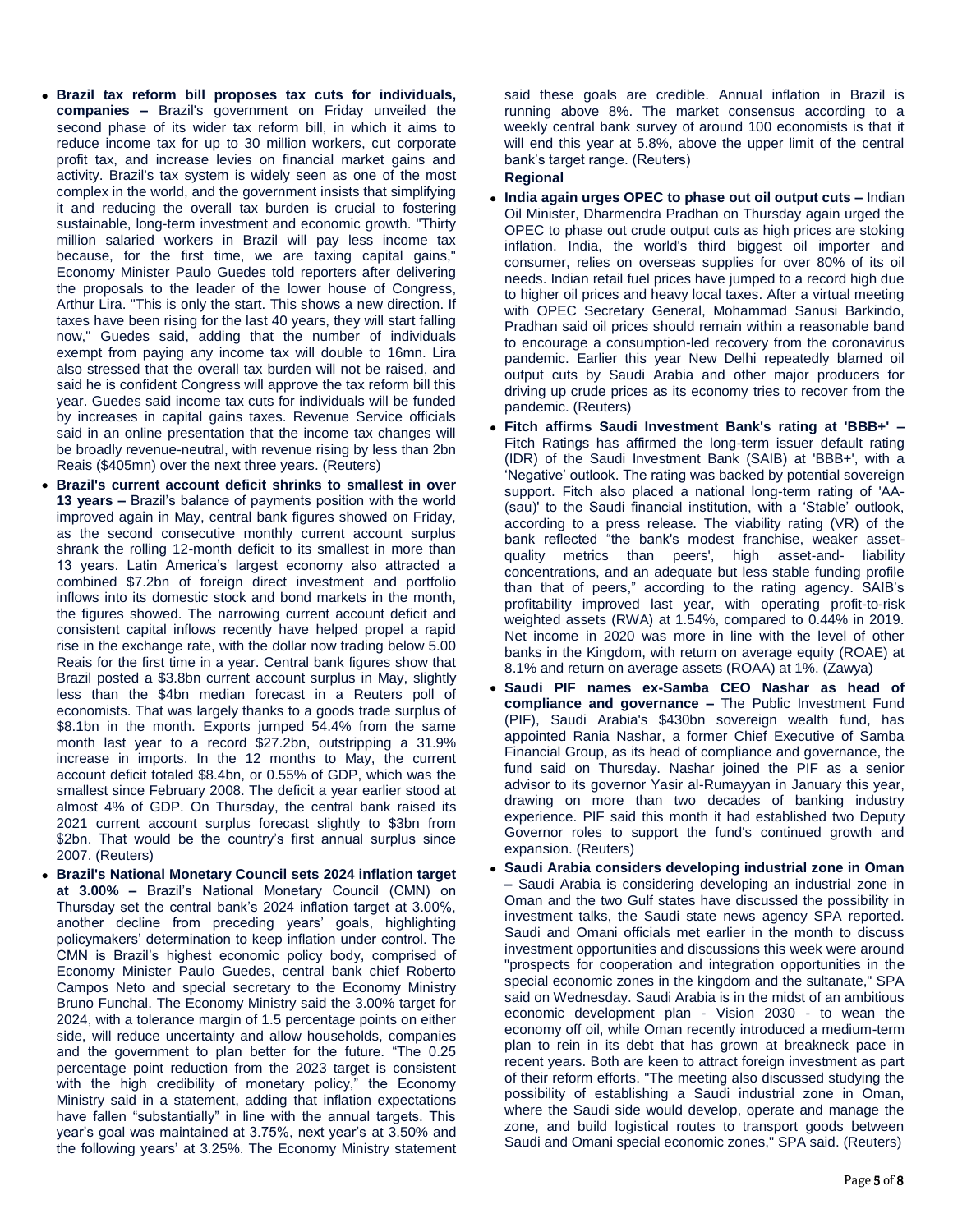- **Saudi's April oil exports more than double YoY to \$13.8bn –** The value of Saudi Arabia's oil exports in April climbed 109% to SR51.7bn from a year earlier while non-oil exports rose by 46.3%, official data showed on Thursday. Oil exports made up 72.5% of total exports, up from 64.8% in April 2020 and 70% in March. Non-oil exports rose to SR19.6bn from SR13.4bn but slipped from SR22.5bn in March, the data from the General Authority for Statistics showed. (Reuters)
- **Saudi PIF-owned SRC cuts home mortgage rates by 10bps –** Mortgage refinance company, Saudi Real Estate Refinance Company (SRC) has lowered profit rates for its long-term fixedrate (LTFR) home financing products by 10 basis points on average across tenor. The company, wholly-owned by the Saudi wealth fund, Public Investment Fund (PIF), buys home financing portfolio from local banks and non-bank lenders, and currently has a portfolio of SR6.5bn as at the end of 2020, up from SR2.2bn in 2019. Earlier this year, SRC issued its largest ever government-backed Sukuk worth SR4bn. It said the rate reduction makes LTFR even more accessible and affordable for Saudi citizens through SRC's partners that include banks and non-bank lenders operating in the Kingdom. (Zawya)
- **India's Mukesh Ambani expects to seal Saudi Aramco deal as Al Rumayyan joins RIL board –** Chairman of Saudi Aramco and Governor of the Kingdom's wealth fund, PIF, Yasir Othmann Al Rumayyan has been inducted into the board of Indian conglomerate Reliance Industries (RIL), triggering hopes that the Aramco-RIL deal could be sealed this year. At the Reliance Annual General Meeting (AGM) on Thursday, Chairman Mukesh Ambani said that Al Rumayyan will join the board of RIL as an Independent Director. RIL's AGM is a keenly watched event by investors considering that the company is one of India's the top three firms by market capitalization. "Delighted To Welcome Saudi Aramco Chairman on Reliance Industries Board," Mukesh Ambani said at the 44th Annual General Meeting of Reliance Industries. During the RIL AGM in 2019, Ambani announced talks for the sale of a 20% stake in the oil-to-chemicals (O2C) business which comprises its twin oil refineries at Jamnagar in Gujarat and petrochemical assets to Aramco. However, the deal did not go through after demand and prices crashed in 2020 due to the pandemic. O2C is a very important business for the Indian conglomerate, and it contributed about 60% of RIL's revenue in the year-ended March. (Zawya)
- **Saudi Arabia's Bank AlJazira to raise \$500mn via Islamic bond sale –** Bank AlJazira is expected to raise \$500mn on Thursday via an Islamic bond sale, a document showed on Thursday. The bond or Sukuk will price in the range of 3.95% to 4.05%, tighter than initial guidance of between 4.25% and 4.375% after the deal attracted more than \$1bn in orders, the document from one of the banks on the deal showed. Alinma Investment Company, Aljazira Capital and JPMorgan are arranging the deal, which is expected to launch later on Thursday, the document, which was reviewed by Reuters, showed. The deal is for Additional Tier 1 bonds, the riskiest debt instruments banks can issue, which are designed to be perpetual in nature but issuers can redeem or "call" them after a specified period. AlJazira's Sukuk will be non-callable for five years. (Reuters)
- **Saudi bourse's 2020 net profit surged ahead of listing –** Saudi Tadawul Group, the owner and operator of the country's stock market, said its net profit rose 227% in 2020 from a year earlier, while revenue more than doubled with a boost from trading commissions. It posted a profit after zakat or Islamic tax of SR500.5mn, it said. Unlisted Tadawul gave a peak of its earnings ahead of a planned initial public offering later this year that will allow it to expand and strengthen its position globally.

Saudi Arabia's stock exchange has converted itself into a holding company ahead of the listing. (Reuters)

- **UAE may become first major oil exporter to target net zero by 2050 –** The UAE is considering a 2050 target to align with a global push to keep temperatures from rising more than 1.5 degrees Celsius from pre-industrial levels, Bloomberg reported citing people familiar with the matter. If the discussions succeed, the UAE could become the first among OPEC countries to technically reach net zero while continuing with plans to invest billions in oil extraction. This move would please Western countries pushing for stronger climate commitments but will not require it to sell less oil. The net-zero charge is being led by Sultan Ahmed Al Jaber, the UAE's special envoy for climate change and its minister of industry and advanced technology. We are "certainly working on a whole-of-government approach to see at what point it would be feasible to achieve net zero," Hana AlHashimi, who heads Al Jaber's office, said on a call hosted by the US-UAE Business Council on Wednesday, according to Bloomberg. "I'd encourage you to stay tuned," she said. The country aims to make an announcement before the UN climate summit in Glasgow in November, the sources said. (Zawya)
- **IHC's subsidiary Alpha Dhabi Holding to list on ADX with AED10bn paid-in capital –** International Holding Company (IHC) subsidiary, Alpha Dhabi Holding, one of the fast-growing investments holding companies in the Middle East, announces its intention to proceed with an initial public offering (IPO) and listing of its ordinary shares on the Abu Dhabi Securities Exchange (ADX) on Sunday June 27with AED10bn paid-in capital. The offering is expected to comprise a sale of existing Shares to individuals and other investors in the UAE (as part of the UAE retail offering) and to qualified institutional and other investors (as part of the qualified investor offering). Mohamed Thani Murshed Al Rumaithi, Chairman of Alpha Dhabi Holding, said, "We have made the journey to become a public company in a way that's going have a positive reflection on our growth plan, and as a public company we will have a stronger capital structure to invest in additional verticals, expand commercially and accelerate growth both organically and through acquisitions". (Zawya)
- **Fitch affirms Abu Dhabi's Mamoura at 'AA'; with a Stable outlook –** Fitch Ratings has affirmed Mamoura Diversified Global Holding (MDGH) Long-Term Local and Foreign-Currency Issuer Default Ratings (IDR) at 'AA'. The Outlooks on the Long-Term IDRs are Stable. The ratings on MDGH - GMTN B.V.'s and MDGH GMTN (RSC) LTD's GMTN programs have been affirmed at 'AA'. MDGH - GMTN B.V. and MDGH GMTN (RSC) LTD are wholly owned subsidiaries of MDGH and their obligations are unconditionally and irrevocably guaranteed by the parent. A full list of ratings is provided below. Fitch views MDGH as a government-related entity (GRE) of Abu Dhabi (AA/Stable) and equalises its ratings with those of the sovereign, irrespective of its Standalone Credit Profile (SCP). This reflects a score of 55 points under our GRE Rating Criteria. Under our GRE Criteria, we assess four key rating factors status, ownership and control, and support track record - which determine the strength of linkage between MDGH and the government of Abu Dhabi. We also assess the incentive to support, which covers the socio-political and financial implications of a GRE's default. Status, Ownership & Control: 'Very Strong' MDGH is part of the Mubadala Investment Company (Mubadala) group, established in 2017. MDGH is ultimately 100%-owned by the Emirate of Abu Dhabi via Mubadala. MDGH has strong linkages to Mubadala. Mubadala has a number of key government officials on its board including the Crown Prince of Abu Dhabi and the Deputy Prime Minister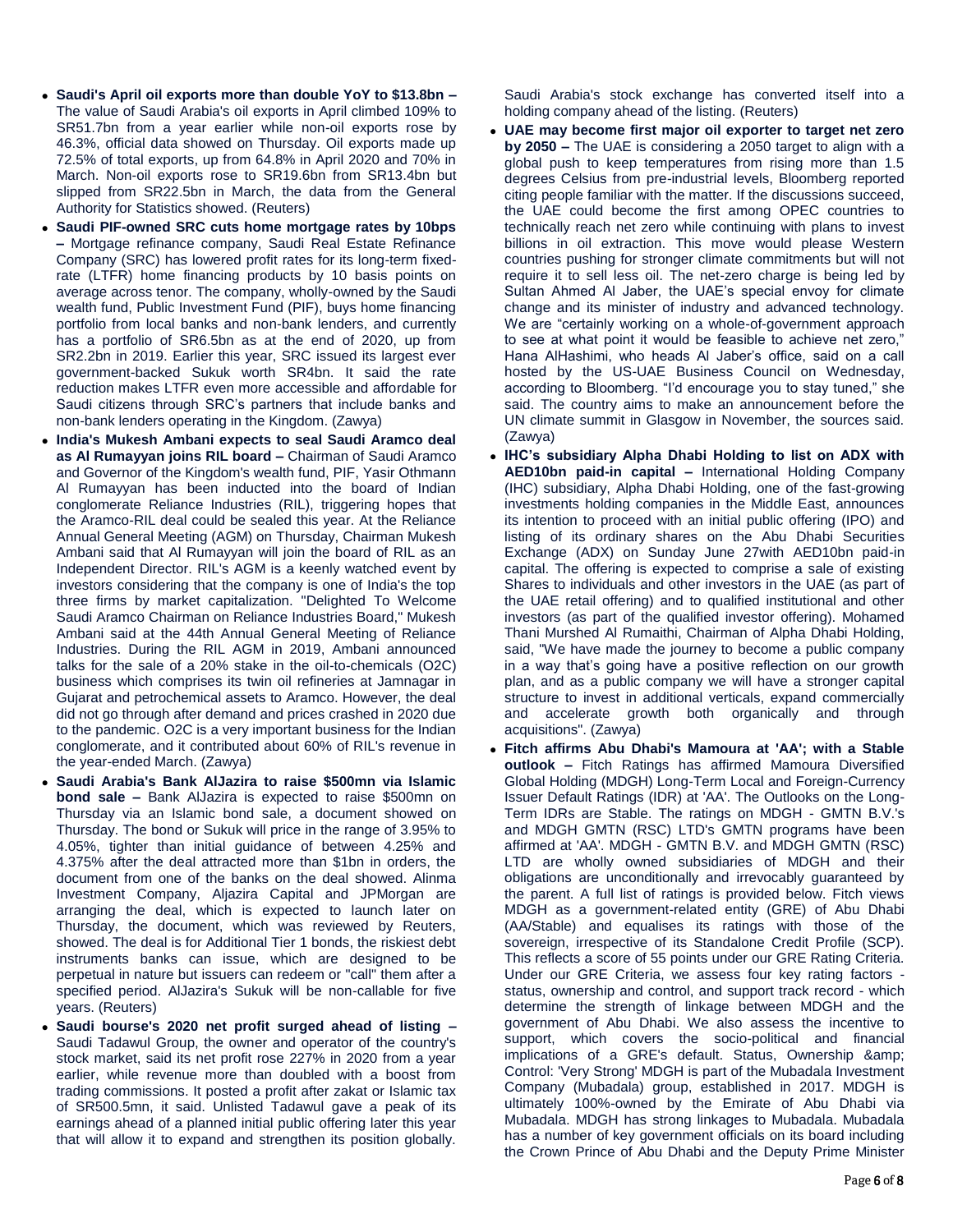and Minister of Presidential Affairs of the UAE. All important strategic decisions by Mubadala are taken with the full knowledge and approval of the senior members of the Abu Dhabi government. (Bloomberg)

- **Mubadala -backed Catalyst Partners ready to raise more funds, says CEO –** Mubadala -backed fund Abu Dhabi Catalyst Partners is ready to raise more capital after investing close to \$1bn over the last 18 months, its Chief Executive said. The fund was set up by Abu Dhabi state fund Mubadala and US alternative asset manager Falcon Edge Capital in 2019 with \$1bn in capital. CEO, James Munce told Reuters Catalyst Partners had so far made 21 investments with an average ticket size of \$50mn, with some deals investing up to \$100mn. "The plan is to go again. I think we have gone faster than expected," Munce said in reference to adding more capital. No decision had been made on when or how much more capital would be committed, he said. "My view on it is this can grow to be another \$1bn and we have \$2bn deployed over the next 18 months from here. That will be a four year -track record of a \$2bn fund and we would start to get some relevance in the region," he said. (Reuters)
- **Abu Dhabi's Mubadala sells 4.5% Oil Search stake for \$275mn –** Abu Dhabi state investor Mubadala sold a 4.5% stake in Oil Search Ltd for A\$362.8mn, the oil and gas producer said in a filing late on Thursday. Mubadala, an investor since 2008, sold 94mn shares on Tuesday, the filing showed, lowering its stake to 4.94%, below the 5% threshold to be considered a substantial shareholder in Australia. Mubadala, which initially bought a 17.6% stake in 2008, declined to participate in a A\$1.16bn capital raise conducted by Oil Search in April 2020. (Reuters)
- **GFH buys Fedex warehousing, logistics facility in US –** GFH Financial Group (GFH) has announced the acquisition of a US based warehousing and distribution logistics facility situated in Ohio and fully leased to FedEx in a transaction valued at \$100mn. This takes the group's total logistics investments in the North America and Europe to over \$300mn, said a statement from GFH Group. This is part of GFH's logistics and industrial sector investment theme, focusing on the acquisition of highquality logistics assets in key distribution hubs to capitalize on the strong tailwinds from growing e -commerce penetration rates and sales. GFH continues to scale up its global logistics platform with its recent acquisitions of the Amazon Spain Portfolio, the Michelin distribution facility in Chicago and the current FedEx distribution facility transaction. This will gain exposure to well positioned top credit tenants occupying a variety of mission critical facilities in key locations in North America and Europe. (Bloomberg)